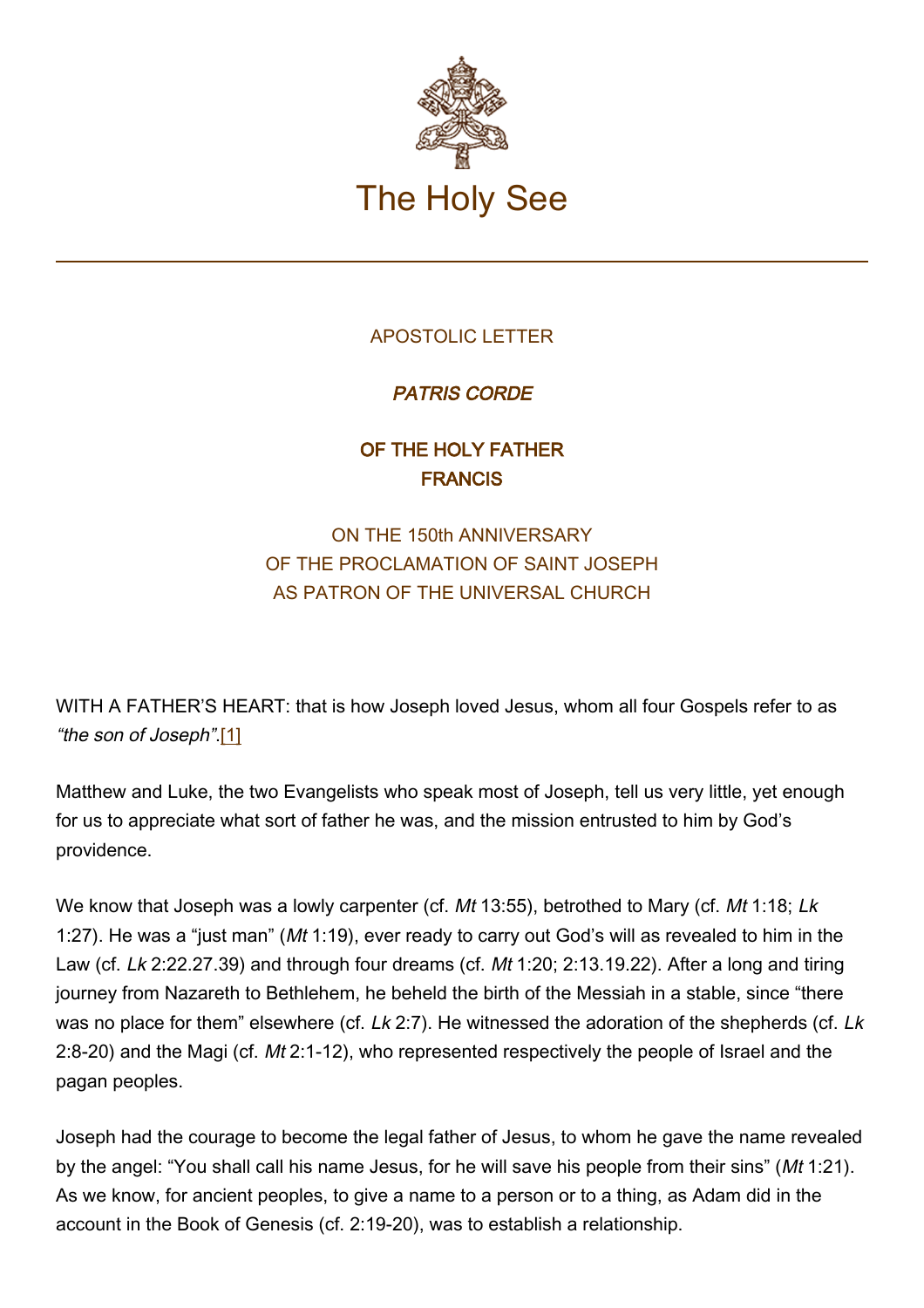In the Temple, forty days after Jesus' birth, Joseph and Mary offered their child to the Lord and listened with amazement to Simeon's prophecy concerning Jesus and his Mother (cf. Lk 2:22-35). To protect Jesus from Herod, Joseph dwelt as a foreigner in Egypt (cf. Mt 2:13-18). After returning to his own country, he led a hidden life in the tiny and obscure village of Nazareth in Galilee, far from Bethlehem, his ancestral town, and from Jerusalem and the Temple. Of Nazareth it was said, "No prophet is to rise" (cf. Jn 7:52) and indeed, "Can anything good come out of Nazareth?" (cf. Jn 1:46). When, during a pilgrimage to Jerusalem, Joseph and Mary lost track of the twelve-year-old Jesus, they anxiously sought him out and they found him in the Temple, in discussion with the doctors of the Law (cf. Lk 2:41-50).

After Mary, the Mother of God, no saint is mentioned more frequently in the papal magisterium than Joseph, her spouse. My Predecessors reflected on the message contained in the limited information handed down by the Gospels in order to appreciate more fully his central role in the history of salvation. Blessed [Pius IX](http://www.vatican.va/content/pius-ix/en.html) declared him "Patron of the Catholic Church",[2] Venerable [Pius XII](http://www.vatican.va/content/pius-xii/en.html) proposed him as "Patron of Workers"[3] and [Saint John Paul II](http://www.vatican.va/content/john-paul-ii/en.html) as "Guardian of the Redeemer".<sup>[4]</sup> Saint Joseph is universally invoked as the "patron of a happy death".<sup>[5]</sup>

Now, one hundred and fifty years after his proclamation as Patron of the Catholic Church by Blessed [Pius IX](http://www.vatican.va/content/pius-ix/en.html) (8 December 1870), I would like to share some personal reflections on this extraordinary figure, so close to our own human experience. For, as Jesus says, "out of the abundance of the heart the mouth speaks"  $(Mt 12:34)$ . My desire to do so increased during these months of pandemic, when we experienced, amid the crisis, how "our lives are woven together and sustained by ordinary people, people often overlooked. People who do not appear in newspaper and magazine headlines, or on the latest television show, yet in these very days are surely shaping the decisive events of our history. Doctors, nurses, storekeepers and supermarket workers, cleaning personnel, caregivers, transport workers, men and women working to provide essential services and public safety, volunteers, priests, men and women religious, and so very many others. They understood that no one is saved alone… How many people daily exercise patience and offer hope, taking care to spread not panic, but shared responsibility. How many fathers, mothers, grandparents and teachers are showing our children, in small everyday ways, how to accept and deal with a crisis by adjusting their routines, looking ahead and encouraging the practice of prayer. How many are praying, making sacrifices and interceding for the good of all".<sup>[6]</sup> Each of us can discover in Joseph – the man who goes unnoticed, a daily, discreet and hidden presence – an intercessor, a support and a guide in times of trouble. Saint Joseph reminds us that those who appear hidden or in the shadows can play an incomparable role in the history of salvation. A word of recognition and of gratitude is due to them all.

### 1. A beloved father

The greatness of Saint Joseph is that he was the spouse of Mary and the father of Jesus. In this way, he placed himself, in the words of Saint John Chrysostom, "at the service of the entire plan of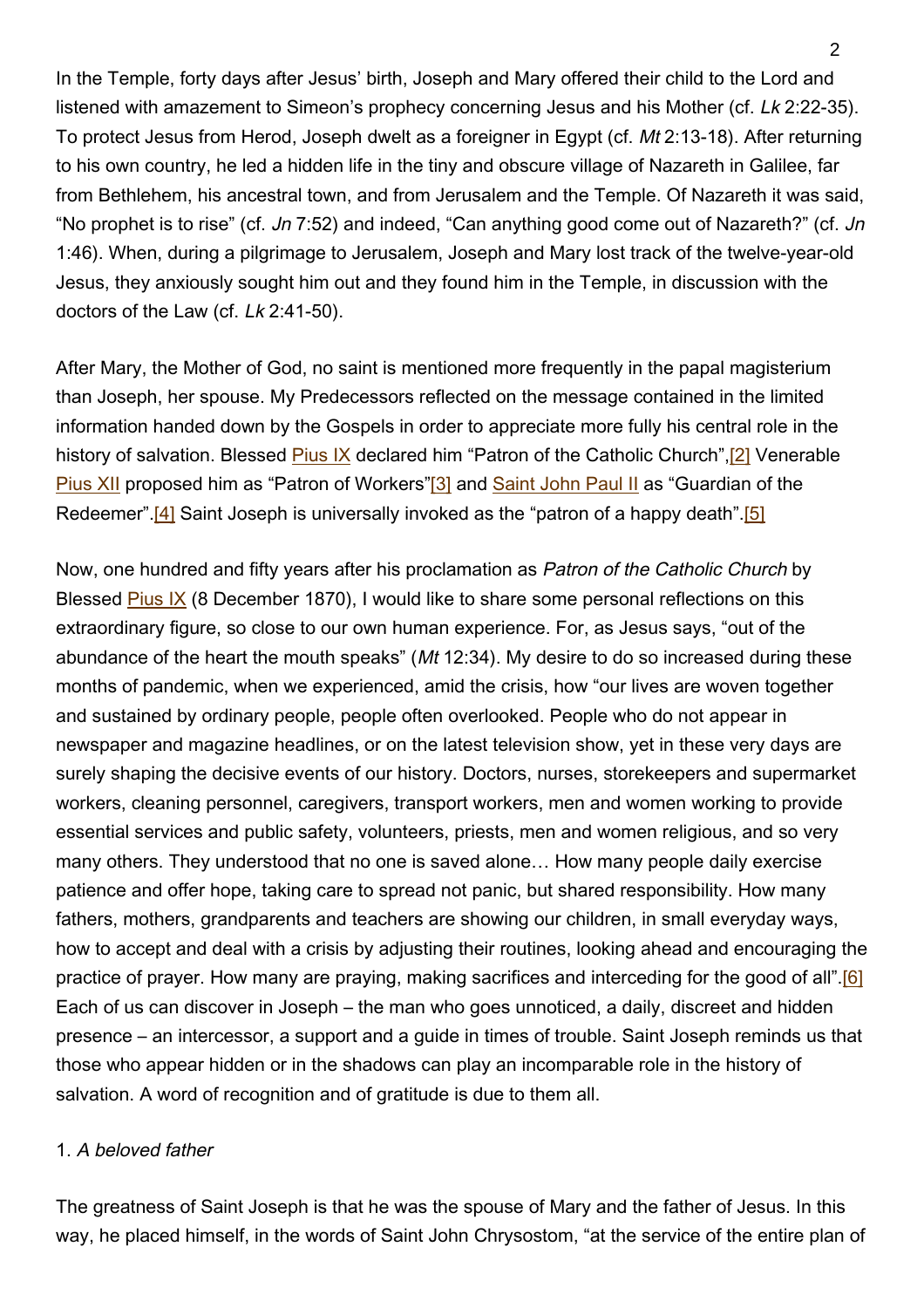#### salvation" [7]

[Saint Paul VI](http://www.vatican.va/content/paul-vi/en.html) pointed out that Joseph concretely expressed his fatherhood "by making his life a sacrificial service to the mystery of the incarnation and its redemptive purpose. He employed his legal authority over the Holy Family to devote himself completely to them in his life and work. He turned his human vocation to domestic love into a superhuman oblation of himself, his heart and all his abilities, a love placed at the service of the Messiah who was growing to maturity in his home".[8]

Thanks to his role in salvation history, Saint Joseph has always been venerated as a father by the Christian people. This is shown by the countless churches dedicated to him worldwide, the numerous religious Institutes, Confraternities and ecclesial groups inspired by his spirituality and bearing his name, and the many traditional expressions of piety in his honour. Innumerable holy men and women were passionately devoted to him. Among them was Teresa of Avila, who chose him as her advocate and intercessor, had frequent recourse to him and received whatever graces she asked of him. Encouraged by her own experience, Teresa persuaded others to cultivate devotion to Joseph.[9]

Every prayer book contains prayers to Saint Joseph. Special prayers are offered to him each Wednesday and especially during the month of March, which is traditionally dedicated to him.[10]

Popular trust in Saint Joseph is seen in the expression "Go to Joseph", which evokes the famine in Egypt, when the Egyptians begged Pharaoh for bread. He in turn replied: "Go to Joseph; what he says to you, do" (Gen 41:55). Pharaoh was referring to Joseph the son of Jacob, who was sold into slavery because of the jealousy of his brothers (cf. Gen 37:11-28) and who – according to the biblical account – subsequently became viceroy of Egypt (cf. Gen 41:41-44).

As a descendant of David (cf. Mt 1:16-20), from whose stock Jesus was to spring according to the promise made to David by the prophet Nathan (cf. 2 Sam 7), and as the spouse of Mary of Nazareth, Saint Joseph stands at the crossroads between the Old and New Testaments.

#### 2. A tender and loving father

Joseph saw Jesus grow daily "in wisdom and in years and in divine and human favour" (Lk 2:52). As the Lord had done with Israel, so Joseph did with Jesus: he taught him to walk, taking him by the hand; he was for him like a father who raises an infant to his cheeks, bending down to him and feeding him (cf. Hos 11:3-4).

In Joseph, Jesus saw the tender love of God: "As a father has compassion for his children, so the Lord has compassion for those who fear him" (Ps 103:13).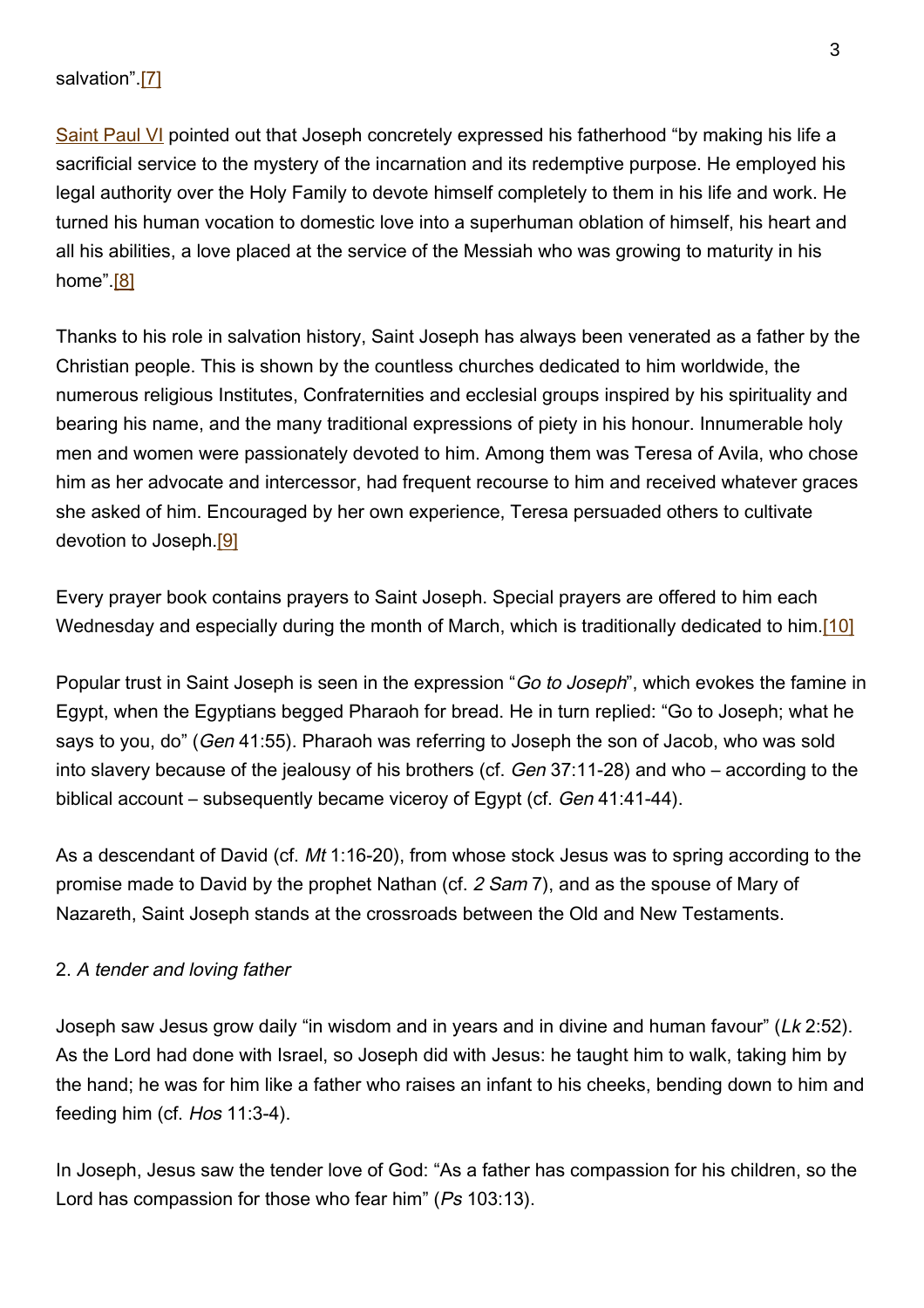In the synagogue, during the praying of the Psalms, Joseph would surely have heard again and again that the God of Israel is a God of tender love, [11] who is good to all, whose "compassion is over all that he has made" (Ps 145:9).

The history of salvation is worked out "in hope against hope" (Rom 4:18), through our weaknesses. All too often, we think that God works only through our better parts, yet most of his plans are realized in and despite our frailty. Thus Saint Paul could say: "To keep me from being too elated, a thorn was given me in the flesh, a messenger of Satan to torment me, to keep me from being too elated. Three times I appealed to the Lord about this, that it would leave me, but he said to me: 'My grace is sufficient for you, for power is made perfect in weakness" (2 Cor 12:7-9).

Since this is part of the entire economy of salvation, we must learn to look upon our weaknesses with tender mercy.[12]

The evil one makes us see and condemn our frailty, whereas the Spirit brings it to light with tender love. Tenderness is the best way to touch the frailty within us. Pointing fingers and judging others are frequently signs of an inability to accept our own weaknesses, our own frailty. Only tender love will save us from the snares of the accuser (cf. Rev 12:10). That is why it is so important to encounter God's mercy, especially in the Sacrament of Reconciliation, where we experience his truth and tenderness. Paradoxically, the evil one can also speak the truth to us, yet he does so only to condemn us. We know that God's truth does not condemn, but instead welcomes, embraces, sustains and forgives us. That truth always presents itself to us like the merciful father in Jesus' parable (cf. Lk 15:11-32). It comes out to meet us, restores our dignity, sets us back on our feet and rejoices for us, for, as the father says: "This my son was dead and is alive again; he was lost and is found" (v. 24).

Even through Joseph's fears, God's will, his history and his plan were at work. Joseph, then, teaches us that faith in God includes believing that he can work even through our fears, our frailties and our weaknesses. He also teaches us that amid the tempests of life, we must never be afraid to let the Lord steer our course. At times, we want to be in complete control, yet God always sees the bigger picture.

## 3. An obedient father

As he had done with Mary, God revealed his saving plan to Joseph. He did so by using dreams, which in the Bible and among all ancient peoples, were considered a way for him to make his will known.[13]

Joseph was deeply troubled by Mary's mysterious pregnancy. He did not want to "expose her to public disgrace", [14] so he decided to "dismiss her quietly" (Mt 1:19).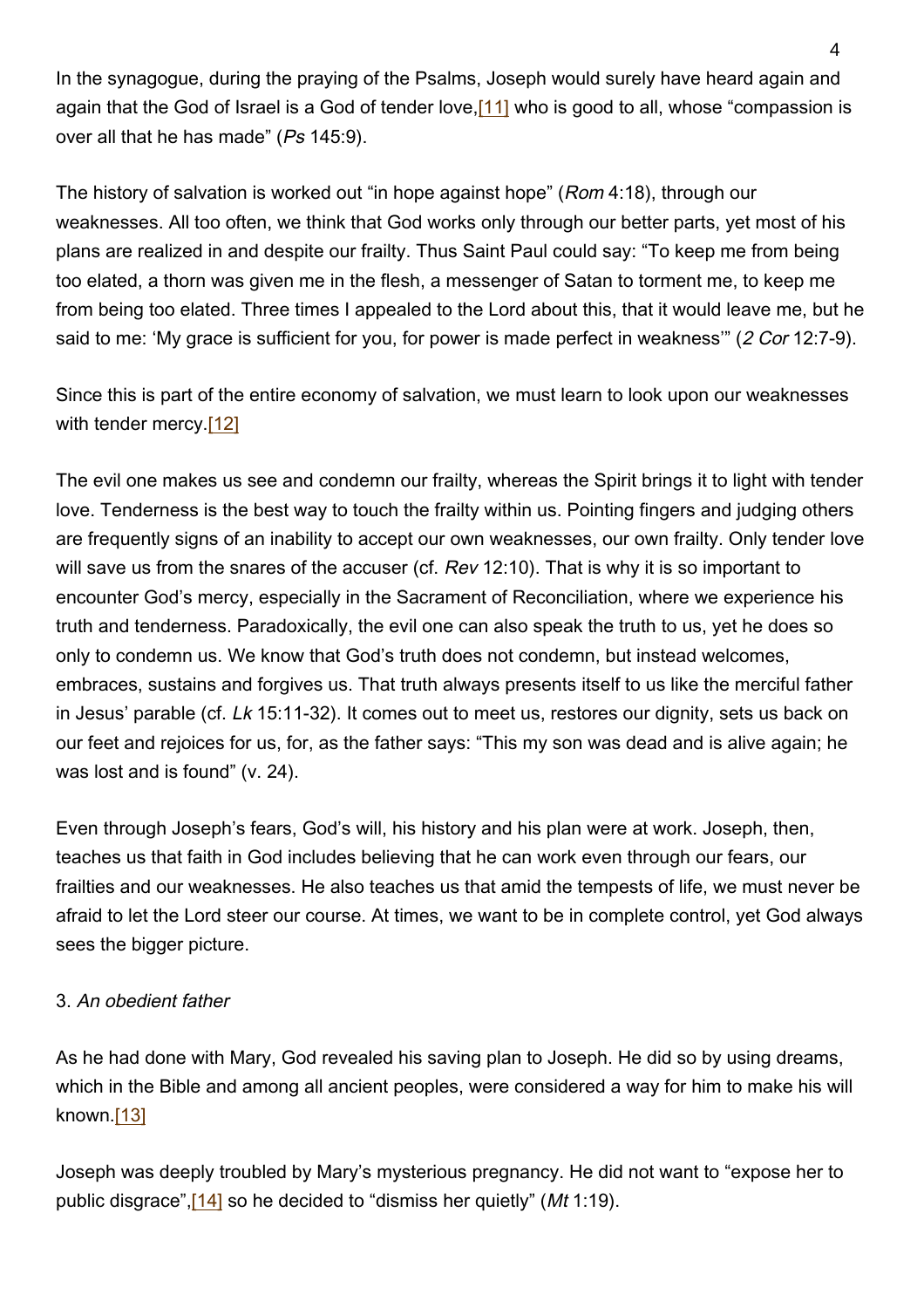In the first dream, an angel helps him resolve his grave dilemma: "Do not be afraid to take Mary as your wife, for the child conceived in her is from the Holy Spirit. She will bear a son, and you are to name him Jesus, for he will save his people from their sins" (Mt 1:20-21). Joseph's response was immediate: "When Joseph awoke from sleep, he did as the angel of the Lord commanded him" (Mt 1:24). Obedience made it possible for him to surmount his difficulties and spare Mary.

In the second dream, the angel tells Joseph: "Get up, take the child and his mother, and flee to Egypt, and remain there until I tell you; for Herod is about to search for the child, to destroy him" (Mt 2:13). Joseph did not hesitate to obey, regardless of the hardship involved: "He got up, took the child and his mother by night, and went to Egypt, and remained there until the death of Herod" (Mt 2:14-15).

In Egypt, Joseph awaited with patient trust the angel's notice that he could safely return home. In a third dream, the angel told him that those who sought to kill the child were dead and ordered him to rise, take the child and his mother, and return to the land of Israel (cf. Mt 2:19-20). Once again, Joseph promptly obeyed. "He got up, took the child and his mother, and went to the land of Israel"  $(Mt 2:21)$ .

During the return journey, "when Joseph heard that Archelaus was ruling over Judea in place of his father Herod, he was afraid to go there. After being warned in a dream" – now for the fourth time – "he went away to the district of Galilee. There he made his home in a town called Nazareth" (Mt 2:22-23).

The evangelist Luke, for his part, tells us that Joseph undertook the long and difficult journey from Nazareth to Bethlehem to be registered in his family's town of origin in the census of the Emperor Caesar Augustus. There Jesus was born (cf. Lk 2:7) and his birth, like that of every other child, was recorded in the registry of the Empire. Saint Luke is especially concerned to tell us that Jesus' parents observed all the prescriptions of the Law: the rites of the circumcision of Jesus, the purification of Mary after childbirth, the offering of the firstborn to God (cf. 2:21-24). [15]

In every situation, Joseph declared his own "fiat", like those of Mary at the Annunciation and Jesus in the Garden of Gethsemane.

In his role as the head of a family, Joseph taught Jesus to be obedient to his parents (cf. Lk 2:51). in accordance with God's command (cf. Ex 20:12).

During the hidden years in Nazareth, Jesus learned at the school of Joseph to do the will of the Father. That will was to be his daily food (cf.  $Jn$  4:34). Even at the most difficult moment of his life, in Gethsemane, Jesus chose to do the Father's will rather than his own,[16] becoming "obedient unto death, even death on a cross" (Phil 2:8). The author of the Letter to the Hebrews thus concludes that Jesus "learned obedience through what he suffered" (5:8).

5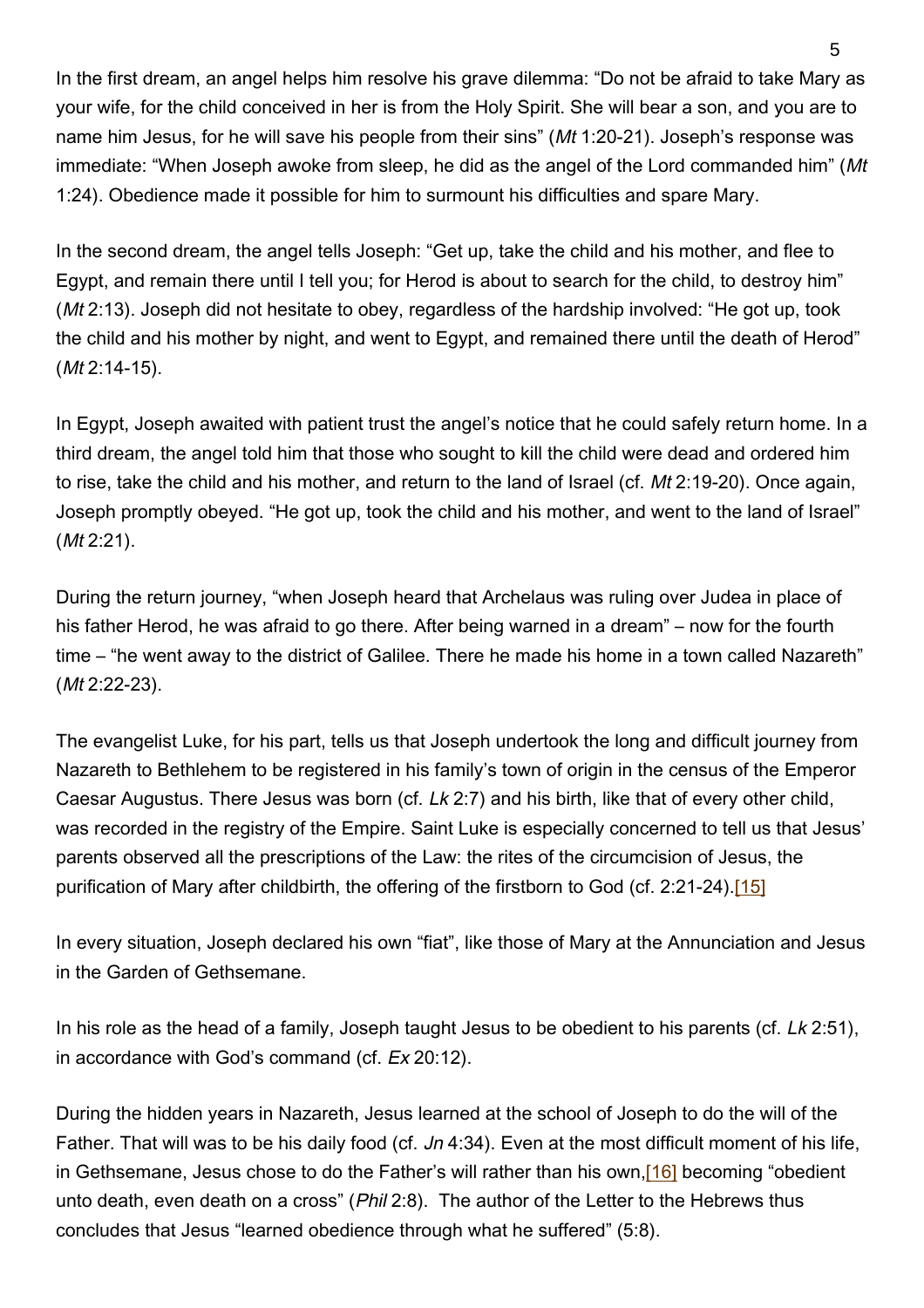All this makes it clear that "Saint Joseph was called by God to serve the person and mission of Jesus directly through the exercise of his fatherhood" and that in this way, "he cooperated in the fullness of time in the great mystery of salvation and is truly a minister of salvation."[17]

## 4. An accepting father

Joseph accepted Mary unconditionally. He trusted in the angel's words. "The nobility of Joseph's heart is such that what he learned from the law he made dependent on charity. Today, in our world where psychological, verbal and physical violence towards women is so evident, Joseph appears as the figure of a respectful and sensitive man. Even though he does not understand the bigger picture, he makes a decision to protect Mary's good name, her dignity and her life. In his hesitation about how best to act, God helped him by enlightening his judgment".[18]

Often in life, things happen whose meaning we do not understand. Our first reaction is frequently one of disappointment and rebellion. Joseph set aside his own ideas in order to accept the course of events and, mysterious as they seemed, to embrace them, take responsibility for them and make them part of his own history. Unless we are reconciled with our own history, we will be unable to take a single step forward, for we will always remain hostage to our expectations and the disappointments that follow.

The spiritual path that Joseph traces for us is not one that explains, but accepts. Only as a result of this acceptance, this reconciliation, can we begin to glimpse a broader history, a deeper meaning. We can almost hear an echo of the impassioned reply of Job to his wife, who had urged him to rebel against the evil he endured: "Shall we receive the good at the hand of God, and not receive the bad?" (Job 2:10).

Joseph is certainly not passively resigned, but courageously and firmly proactive. In our own lives, acceptance and welcome can be an expression of the Holy Spirit's gift of fortitude. Only the Lord can give us the strength needed to accept life as it is, with all its contradictions, frustrations and disappointments.

Jesus' appearance in our midst is a gift from the Father, which makes it possible for each of us to be reconciled to the flesh of our own history, even when we fail to understand it completely.

Just as God told Joseph: "Son of David, do not be afraid!" (Mt 1:20), so he seems to tell us: "Do not be afraid!" We need to set aside all anger and disappointment, and to embrace the way things are, even when they do not turn out as we wish. Not with mere resignation but with hope and courage. In this way, we become open to a deeper meaning. Our lives can be miraculously reborn if we find the courage to live them in accordance with the Gospel. It does not matter if everything seems to have gone wrong or some things can no longer be fixed. God can make flowers spring up from stony ground. Even if our heart condemns us, "God is greater than our hearts, and he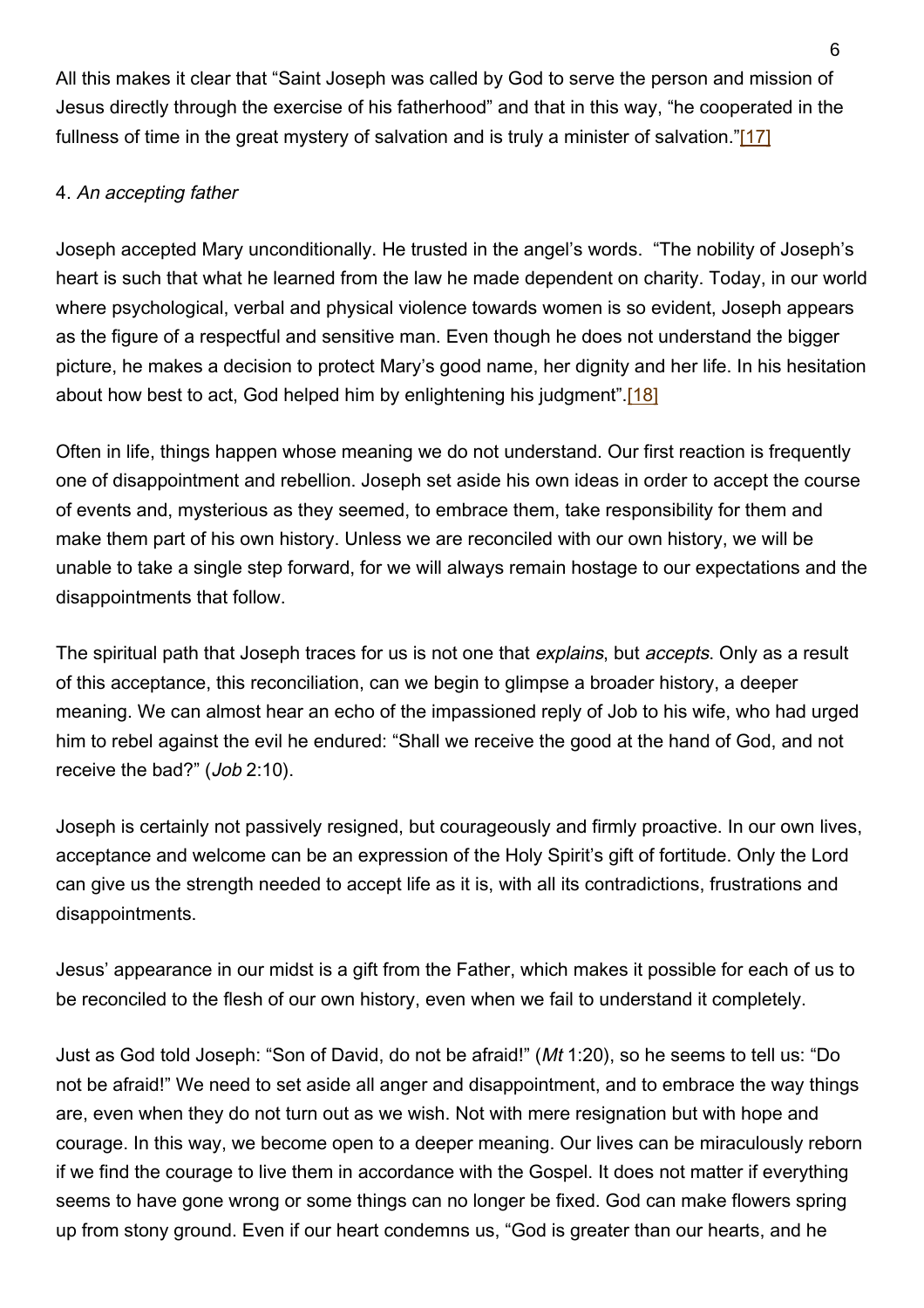knows everything" (1 Jn 3:20).

Here, once again, we encounter that Christian realism which rejects nothing that exists. Reality, in its mysterious and irreducible complexity, is the bearer of existential meaning, with all its lights and shadows. Thus, the Apostle Paul can say: "We know that all things work together for good, for those who love God" (Rom 8:28). To which Saint Augustine adds, "even that which is called evil (etiam illud quod malum dicitur)".[19] In this greater perspective, faith gives meaning to every event, however happy or sad.

Nor should we ever think that believing means finding facile and comforting solutions. The faith Christ taught us is what we see in Saint Joseph. He did not look for shortcuts, but confronted reality with open eyes and accepted personal responsibility for it.

Joseph's attitude encourages us to accept and welcome others as they are, without exception, and to show special concern for the weak, for God chooses what is weak (cf. 1 Cor 1:27). He is the "Father of orphans and protector of widows" (Ps 68:6), who commands us to love the stranger in our midst.[20] I like to think that it was from Saint Joseph that Jesus drew inspiration for the parable of the prodigal son and the merciful father (cf. Lk 15:11-32).

### 5. A creatively courageous father

If the first stage of all true interior healing is to accept our personal history and embrace even the things in life that we did not choose, we must now add another important element: creative courage. This emerges especially in the way we deal with difficulties. In the face of difficulty, we can either give up and walk away, or somehow engage with it. At times, difficulties bring out resources we did not even think we had.

As we read the infancy narratives, we may often wonder why God did not act in a more direct and clear way. Yet God acts through events and people. Joseph was the man chosen by God to guide the beginnings of the history of redemption. He was the true "miracle" by which God saves the child and his mother. God acted by trusting in Joseph's creative courage. Arriving in Bethlehem and finding no lodging where Mary could give birth, Joseph took a stable and, as best he could, turned it into a welcoming home for the Son of God come into the world (cf. Lk 2:6-7). Faced with imminent danger from Herod, who wanted to kill the child, Joseph was warned once again in a dream to protect the child, and rose in the middle of the night to prepare the flight into Egypt (cf. Mt  $2:13-14$ ).

A superficial reading of these stories can often give the impression that the world is at the mercy of the strong and mighty, but the "good news" of the Gospel consists in showing that, for all the arrogance and violence of worldly powers, God always finds a way to carry out his saving plan. So too, our lives may at times seem to be at the mercy of the powerful, but the Gospel shows us what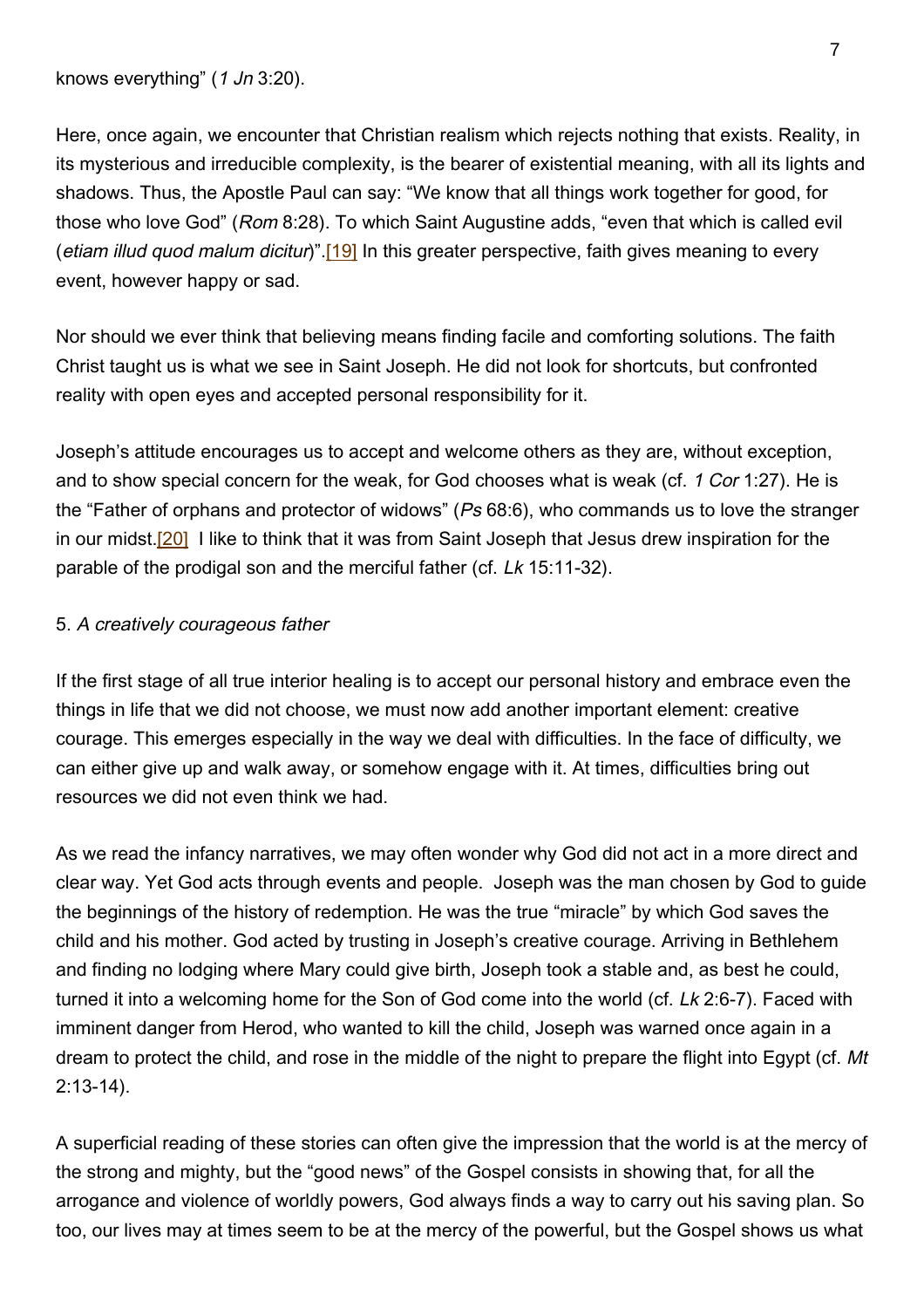counts. God always finds a way to save us, provided we show the same creative courage as the carpenter of Nazareth, who was able to turn a problem into a possibility by trusting always in divine providence.

If at times God seems not to help us, surely this does not mean that we have been abandoned, but instead are being trusted to plan, to be creative, and to find solutions ourselves.

That kind of creative courage was shown by the friends of the paralytic, who lowered him from the roof in order to bring him to Jesus (cf. Lk 5:17-26). Difficulties did not stand in the way of those friends' boldness and persistence. They were convinced that Jesus could heal the man, and "finding no way to bring him in because of the crowd, they went up on the roof and let him down with his bed through the tiles into the middle of the crowd in front of Jesus. When he saw their faith, he said, 'Friend, your sins are forgiven you'" (vv. 19-20). Jesus recognized the creative faith with which they sought to bring their sick friend to him.

The Gospel does not tell us how long Mary, Joseph and the child remained in Egypt. Yet they certainly needed to eat, to find a home and employment. It does not take much imagination to fill in those details. The Holy Family had to face concrete problems like every other family, like so many of our migrant brothers and sisters who, today too, risk their lives to escape misfortune and hunger. In this regard, I consider Saint Joseph the special patron of all those forced to leave their native lands because of war, hatred, persecution and poverty.

At the end of every account in which Joseph plays a role, the Gospel tells us that he gets up, takes the child and his mother, and does what God commanded him (cf. Mt 1:24; 2:14.21). Indeed, Jesus and Mary his Mother are the most precious treasure of our faith.[21]

In the divine plan of salvation, the Son is inseparable from his Mother, from Mary, who "advanced in her pilgrimage of faith, and faithfully persevered in her union with her Son until she stood at the cross".[22]

We should always consider whether we ourselves are protecting Jesus and Mary, for they are also mysteriously entrusted to our own responsibility, care and safekeeping. The Son of the Almighty came into our world in a state of great vulnerability. He needed to be defended, protected, cared for and raised by Joseph. God trusted Joseph, as did Mary, who found in him someone who would not only save her life, but would always provide for her and her child. In this sense, Saint Joseph could not be other than the Guardian of the Church, for the Church is the continuation of the Body of Christ in history, even as Mary's motherhood is reflected in the motherhood of the Church.[23] In his continued protection of the Church, Joseph continues to protect the child and his mother, and we too, by our love for the Church, continue to love the child and his mother.

That child would go on to say: "As you did it to one of the least of these who are members of my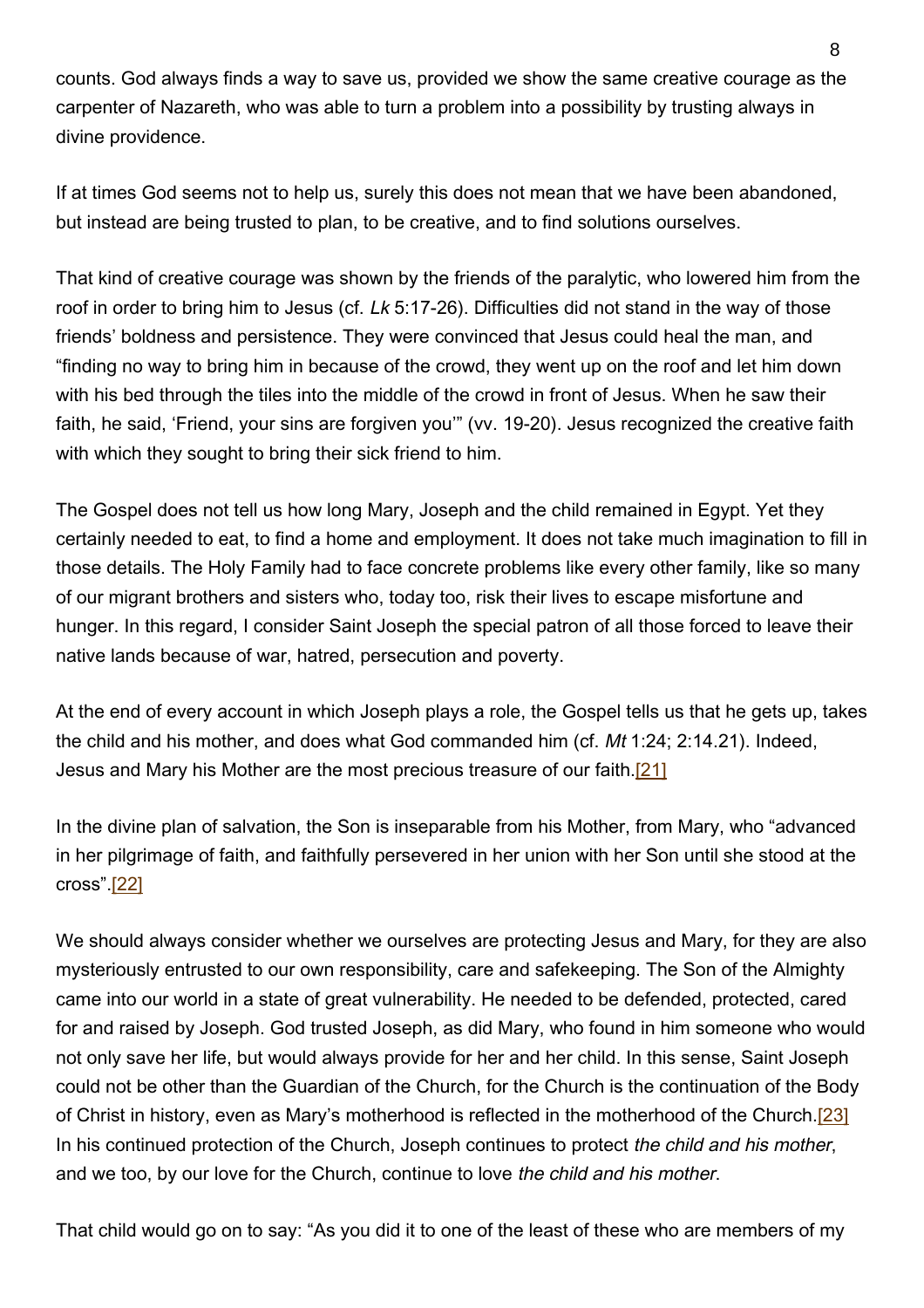family, you did it to me" (Mt 25:40). Consequently, every poor, needy, suffering or dying person, every stranger, every prisoner, every infirm person is "the child" whom Joseph continues to protect. For this reason, Saint Joseph is invoked as protector of the unfortunate, the needy, exiles, the afflicted, the poor and the dying. Consequently, the Church cannot fail to show a special love for the least of our brothers and sisters, for Jesus showed a particular concern for them and personally identified with them. From Saint Joseph, we must learn that same care and responsibility. We must learn to love the child and his mother, to love the sacraments and charity, to love the Church and the poor. Each of these realities is always the child and his mother.

## 6. A working father

An aspect of Saint Joseph that has been emphasized from the time of the first social Encyclical, [Pope Leo XIII'](http://www.vatican.va/content/leo-xiii/en.html)s [Rerum Novarum](http://www.vatican.va/content/leo-xiii/en/encyclicals/documents/hf_l-xiii_enc_15051891_rerum-novarum.html), is his relation to work. Saint Joseph was a carpenter who earned an honest living to provide for his family. From him, Jesus learned the value, the dignity and the joy of what it means to eat bread that is the fruit of one's own labour.

In our own day, when employment has once more become a burning social issue, and unemployment at times reaches record levels even in nations that for decades have enjoyed a certain degree of prosperity, there is a renewed need to appreciate the importance of dignified work, of which Saint Joseph is an exemplary patron.

Work is a means of participating in the work of salvation, an opportunity to hasten the coming of the Kingdom, to develop our talents and abilities, and to put them at the service of society and fraternal communion. It becomes an opportunity for the fulfilment not only of oneself, but also of that primary cell of society which is the family. A family without work is particularly vulnerable to difficulties, tensions, estrangement and even break-up. How can we speak of human dignity without working to ensure that everyone is able to earn a decent living?

Working persons, whatever their job may be, are cooperating with God himself, and in some way become creators of the world around us. The crisis of our time, which is economic, social, cultural and spiritual, can serve as a summons for all of us to rediscover the value, the importance and necessity of work for bringing about a new "normal" from which no one is excluded. Saint Joseph's work reminds us that God himself, in becoming man, did not disdain work. The loss of employment that affects so many of our brothers and sisters, and has increased as a result of the Covid-19 pandemic, should serve as a summons to review our priorities. Let us implore Saint Joseph the Worker to help us find ways to express our firm conviction that no young person, no person at all, no family should be without work!

## 7. A father in the shadows

The Polish writer Jan Dobraczyński, in his book The Shadow of the Father,<sup>[24]</sup> tells the story of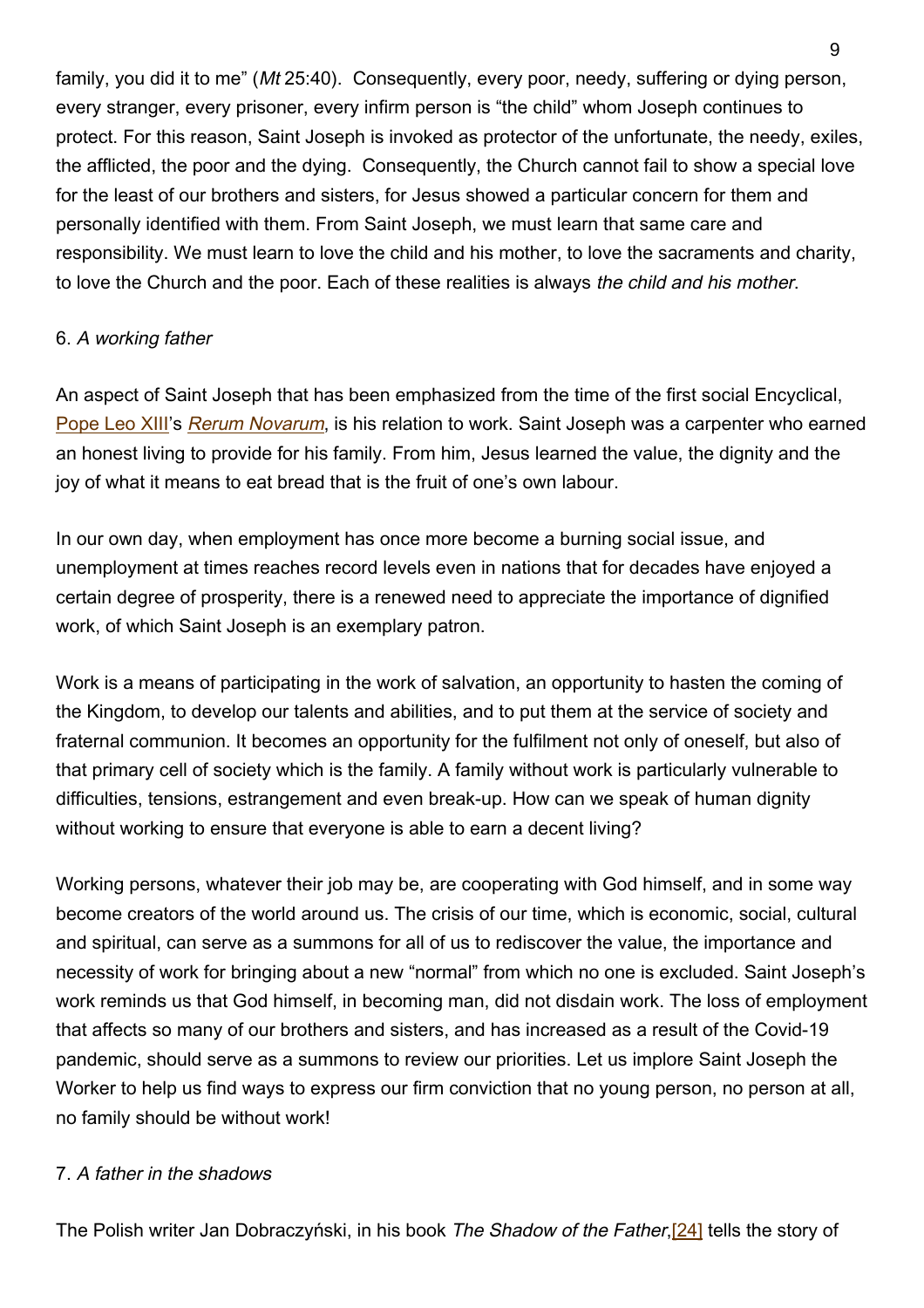Saint Joseph's life in the form of a novel. He uses the evocative image of a shadow to define Joseph. In his relationship to Jesus, Joseph was the earthly shadow of the heavenly Father: he watched over him and protected him, never leaving him to go his own way. We can think of Moses' words to Israel: "In the wilderness… you saw how the Lord your God carried you, just as one carries a child, all the way that you travelled" (Deut 1:31). In a similar way, Joseph acted as a father for his whole life.[25]

Fathers are not born, but made. A man does not become a father simply by bringing a child into the world, but by taking up the responsibility to care for that child. Whenever a man accepts responsibility for the life of another, in some way he becomes a father to that person.

Children today often seem orphans, lacking fathers. The Church too needs fathers. Saint Paul's words to the Corinthians remain timely: "Though you have countless guides in Christ, you do not have many fathers" (1 Cor 4:15). Every priest or bishop should be able to add, with the Apostle: "I became your father in Christ Jesus through the Gospel" (ibid.). Paul likewise calls the Galatians: "My little children, with whom I am again in travail until Christ be formed in you!" (4:19).

Being a father entails introducing children to life and reality. Not holding them back, being overprotective or possessive, but rather making them capable of deciding for themselves, enjoying freedom and exploring new possibilities. Perhaps for this reason, Joseph is traditionally called a "most chaste" father. That title is not simply a sign of affection, but the summation of an attitude that is the opposite of possessiveness. Chastity is freedom from possessiveness in every sphere of one's life. Only when love is chaste, is it truly love. A possessive love ultimately becomes dangerous: it imprisons, constricts and makes for misery. God himself loved humanity with a chaste love; he left us free even to go astray and set ourselves against him. The logic of love is always the logic of freedom, and Joseph knew how to love with extraordinary freedom. He never made himself the centre of things. He did not think of himself, but focused instead on the lives of Mary and Jesus.

Joseph found happiness not in mere self-sacrifice but in self-gift. In him, we never see frustration but only trust. His patient silence was the prelude to concrete expressions of trust. Our world today needs fathers. It has no use for tyrants who would domineer others as a means of compensating for their own needs. It rejects those who confuse authority with authoritarianism, service with servility, discussion with oppression, charity with a welfare mentality, power with destruction. Every true vocation is born of the gift of oneself, which is the fruit of mature sacrifice. The priesthood and consecrated life likewise require this kind of maturity. Whatever our vocation, whether to marriage, celibacy or virginity, our gift of self will not come to fulfilment if it stops at sacrifice; were that the case, instead of becoming a sign of the beauty and joy of love, the gift of self would risk being an expression of unhappiness, sadness and frustration.

When fathers refuse to live the lives of their children for them, new and unexpected vistas open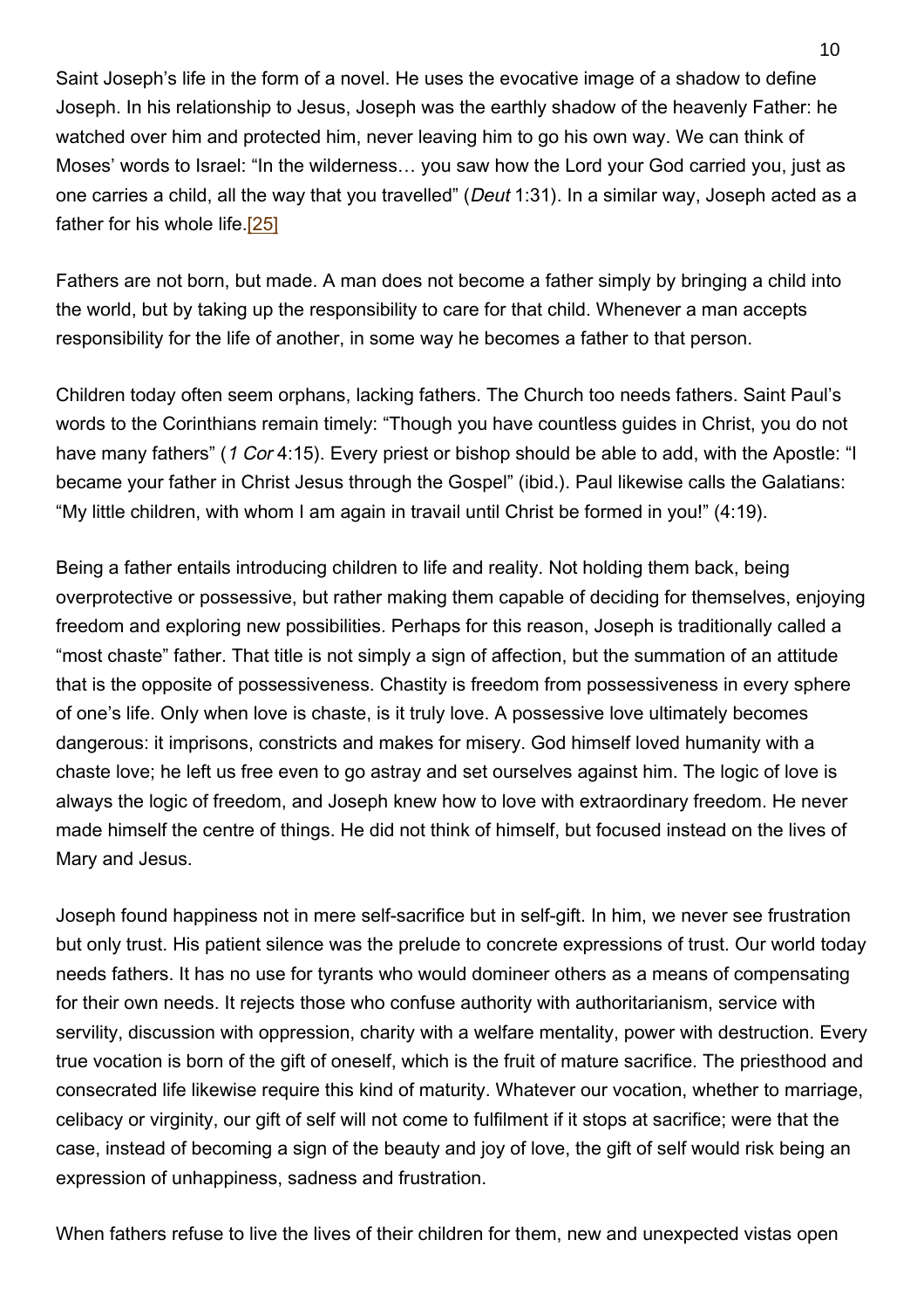up. Every child is the bearer of a unique mystery that can only be brought to light with the help of a father who respects that child's freedom. A father who realizes that he is most a father and educator at the point when he becomes "useless", when he sees that his child has become independent and can walk the paths of life unaccompanied. When he becomes like Joseph, who always knew that his child was not his own but had merely been entrusted to his care. In the end, this is what Jesus would have us understand when he says: "Call no man your father on earth, for you have one Father, who is in heaven" (Mt 23:9).

In every exercise of our fatherhood, we should always keep in mind that it has nothing to do with possession, but is rather a "sign" pointing to a greater fatherhood. In a way, we are all like Joseph: a shadow of the heavenly Father, who "makes his sun rise on the evil and on the good, and sends rain on the just and on the unjust" (Mt 5:45). And a shadow that follows his Son.

\* \* \*

"Get up, take the child and his mother" (Mt 2:13), God told Saint Joseph.

The aim of this Apostolic Letter is to increase our love for this great saint, to encourage us to implore his intercession and to imitate his virtues and his zeal.

Indeed, the proper mission of the saints is not only to obtain miracles and graces, but to intercede for us before God, like Abraham<sup>[26]</sup> and Moses<sup>[27]</sup>, and like Jesus, the "one mediator" (1 Tim 2:5), who is our "advocate" with the Father (1 Jn 2:1) and who "always lives to make intercession for [us]" (Heb 7:25; cf. Rom 8:34).

The saints help all the faithful "to strive for the holiness and the perfection of their particular state of life".[28] Their lives are concrete proof that it is possible to put the Gospel into practice.

Jesus told us: "Learn from me, for I am gentle and lowly in heart" (Mt 11:29). The lives of the saints too are examples to be imitated. Saint Paul explicitly says this: "Be imitators of me!" (1 Cor 4:16).<sup>[29]</sup> By his eloquent silence, Saint Joseph says the same.

Before the example of so many holy men and women, Saint Augustine asked himself: "What they could do, can you not also do?" And so he drew closer to his definitive conversion, when he could exclaim: "Late have I loved you, Beauty ever ancient, ever new!"[30]

We need only ask Saint Joseph for the grace of graces: our conversion.

Let us now make our prayer to him:

Hail, Guardian of the Redeemer,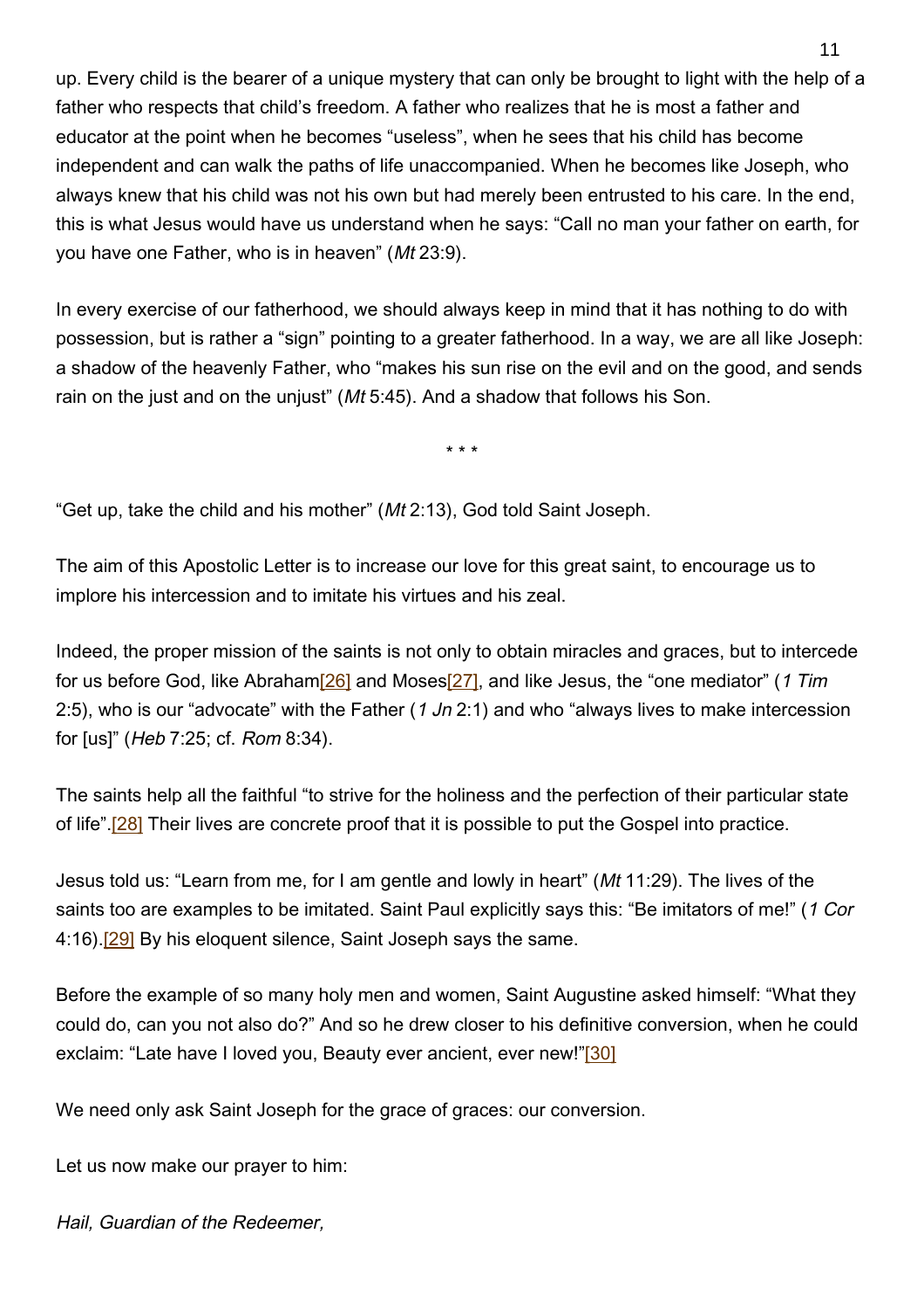Spouse of the Blessed Virgin Mary. To you God entrusted his only Son; in you Mary placed her trust; with you Christ became man.

Blessed Joseph, to us too, show yourself a father and guide us in the path of life. Obtain for us grace, mercy and courage, and defend us from every evil. Amen.

Given in Rome, at Saint John Lateran, on 8 December, Solemnity of the Immaculate Conception of the Blessed Virgin Mary, in the year 2020, the eighth of my Pontificate.

#### **Franciscus**

[1] Lk 4:22; Jn 6:42; cf. Mt 13:55; Mk 6:3.

[2] S. RITUUM CONGREGATIO, Quemadmodum Deus (8 December 1870): ASS 6 (1870-71), 194.

[3] Cf. Address to ACLI on the Solemnity of Saint Joseph the Worker (1 May 1955): AAS 47 (1955), 406.

[4] Cf. Apostolic Exhortation [Redemptoris Custos](http://www.vatican.va/content/john-paul-ii/en/apost_exhortations/documents/hf_jp-ii_exh_15081989_redemptoris-custos.html) (15 August 1989): AAS 82 (1990), 5-34.

[5] Catechism of the Catholic Church, 1014.

[6] [Meditation in the Time of Pandemic](http://www.vatican.va/content/francesco/en/homilies/2020/documents/papa-francesco_20200327_omelia-epidemia.html) (27 March 2020): L'Osservatore Romano, 29 March 2020, p. 10.

[7] In Matthaeum Homiliae, V, 3: PG 57, 58.

[8] Homily (19 March 1966): Insegnamenti di Paolo VI, IV (1966), 110.

[9] Cf. Autobiography, 6, 6-8.

[10] Every day, for over forty years, following Lauds I have recited a prayer to Saint Joseph taken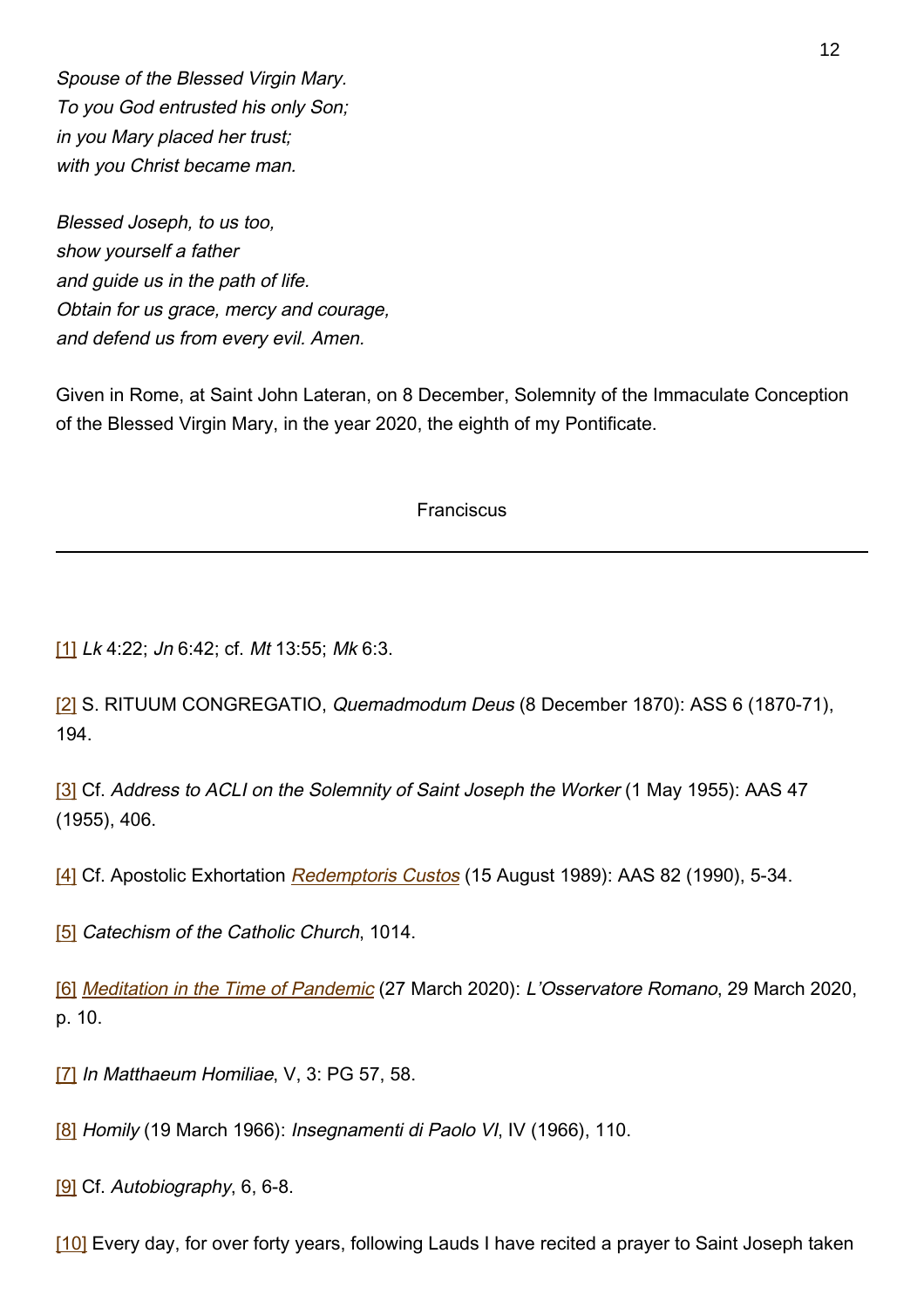from a nineteenth-century French prayer book of the Congregation of the Sisters of Jesus and Mary. It expresses devotion and trust, and even poses a certain challenge to Saint Joseph: "Glorious Patriarch Saint Joseph, whose power makes the impossible possible, come to my aid in these times of anguish and difficulty. Take under your protection the serious and troubling situations that I commend to you, that they may have a happy outcome. My beloved father, all my trust is in you. Let it not be said that I invoked you in vain, and since you can do everything with Jesus and Mary, show me that your goodness is as great as your power. Amen."

[11] Cf. Deut 4:31; Ps 69:16; 78:38; 86:5; 111:4; 116:5; Jer 31:20.

[12] Cf. Apostolic Exhortation *[Evangelii Gaudium](http://www.vatican.va/content/francesco/en/apost_exhortations/documents/papa-francesco_esortazione-ap_20131124_evangelii-gaudium.html)* (24 November 2013), [88,](http://www.vatican.va/content/francesco/en/apost_exhortations/documents/papa-francesco_esortazione-ap_20131124_evangelii-gaudium.html#Yes_to_the_new_relationships_brought_by_Christ) [288:](http://www.vatican.va/content/francesco/en/apost_exhortations/documents/papa-francesco_esortazione-ap_20131124_evangelii-gaudium.html#II.Mary,_mother_of_evangelization) AAS 105 (2013), 1057, 1136-1137.

[13] Cf. Gen 20:3; 28:12; 31:11.24; 40:8; 41:1-32; Num 12:6; 1 Sam 3:3-10; Dan 2, 4; Job 33:15.

[14] In such cases, provisions were made even for stoning (cf. Deut 22:20-21).

[15] Cf. Lev 12:1-8; Ex 13:2.

[16] Cf. Mt 26:39; Mk 14:36; Lk 22:42.

[17] SAINT JOHN PAUL II, Apostolic Exhortation *[Redemptoris Custos](http://www.vatican.va/content/john-paul-ii/en/apost_exhortations/documents/hf_jp-ii_exh_15081989_redemptoris-custos.html)* (15 August 1989), 8: AAS 82 (1990), 14.

[18] Homily at Mass and Beatifications[, Villavicencio, Colombia](http://www.vatican.va/content/francesco/en/homilies/2017/documents/papa-francesco_20170908_omelia-viaggioapostolico-colombiavillavicencio.html) (8 September 2017): AAS 109 (2017), 1061.

[19] Enchiridion de fide, spe et caritate, 3.11: PL 40, 236.

[20] Cf. Deut 10:19; Ex 22:20-22; Lk 10:29-37.

[21] Cf. S. RITUUM CONGREGATIO, Quemadmodum Deus (8 December 1870): ASS 6 (1870- 1871), 193; BLESSED PIUS IX, Apostolic Letter Inclytum Patriarcham (7 July 1871): l.c., 324-327.

[22] SECOND VATICAN ECUMENICAL COUNCIL, Dogmatic Constitution on the Church [Lumen](http://www.vatican.va/archive/hist_councils/ii_vatican_council/documents/vat-ii_const_19641121_lumen-gentium_en.html) [Gentium](http://www.vatican.va/archive/hist_councils/ii_vatican_council/documents/vat-ii_const_19641121_lumen-gentium_en.html), 58.

[23] Catechism of the Catholic Church, 963-970.

[24] Original edition: Cien Ojca, Warsaw, 1977.

[25] Cf. SAINT JOHN PAUL II, Apostolic Exhortation [Redemptoris Custos](http://www.vatican.va/content/john-paul-ii/en/apost_exhortations/documents/hf_jp-ii_exh_15081989_redemptoris-custos.html), 7-8: AAS 82 (1990), 12-